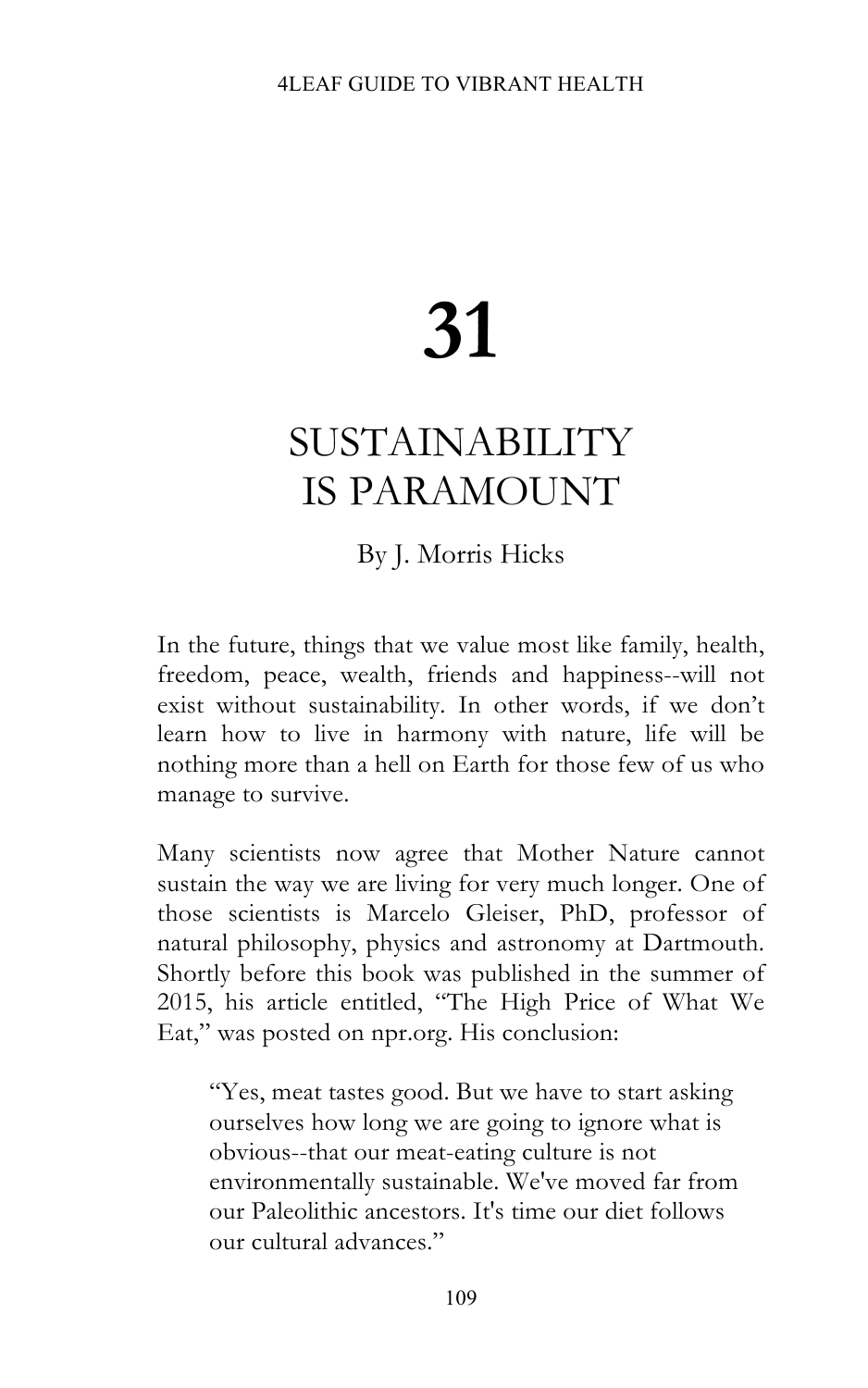In addition to the way we eat, there are three other primary elements of our grossly unsustainable lifestyle. Let's recap all four:

**1. Overpopulation**. Having exploded from one billion to over seven billion in just 200 years, we continue to add almost a million people every four days.

**2. Overconsumption.** Our entire global economy is based on maximizing the consumption of "stuff" in a world of finite resources.

**3. Our dependence on fossil fuels**. One of the leading drivers of global warming, it is a direct result of the first two problems on this list.

**4. The way we eat**. Requiring over ten times as much land, water and energy (per calorie) than plantbased foods, our wildly popular Typical Western Diet is grossly unsustainable and MUST be changed.

Since it will take many decades, if not centuries, to address the first three issues, our only remaining option is to change the way we eat. Switching from the Typical Western Diet to one consisting of mostly whole, plantbased foods offers us a HUGE opportunity to begin solving our overall sustainability nightmare.

As people everywhere begin to learn the whole truth about their food choices, millions will start replacing most, if not all, of their animal-based calories with healthier and "greener," plant-based alternatives.

Some might ask, "What would happen to the billions of "food animals" alive today and would there be enough plant-based foods to go around if everyone tried to make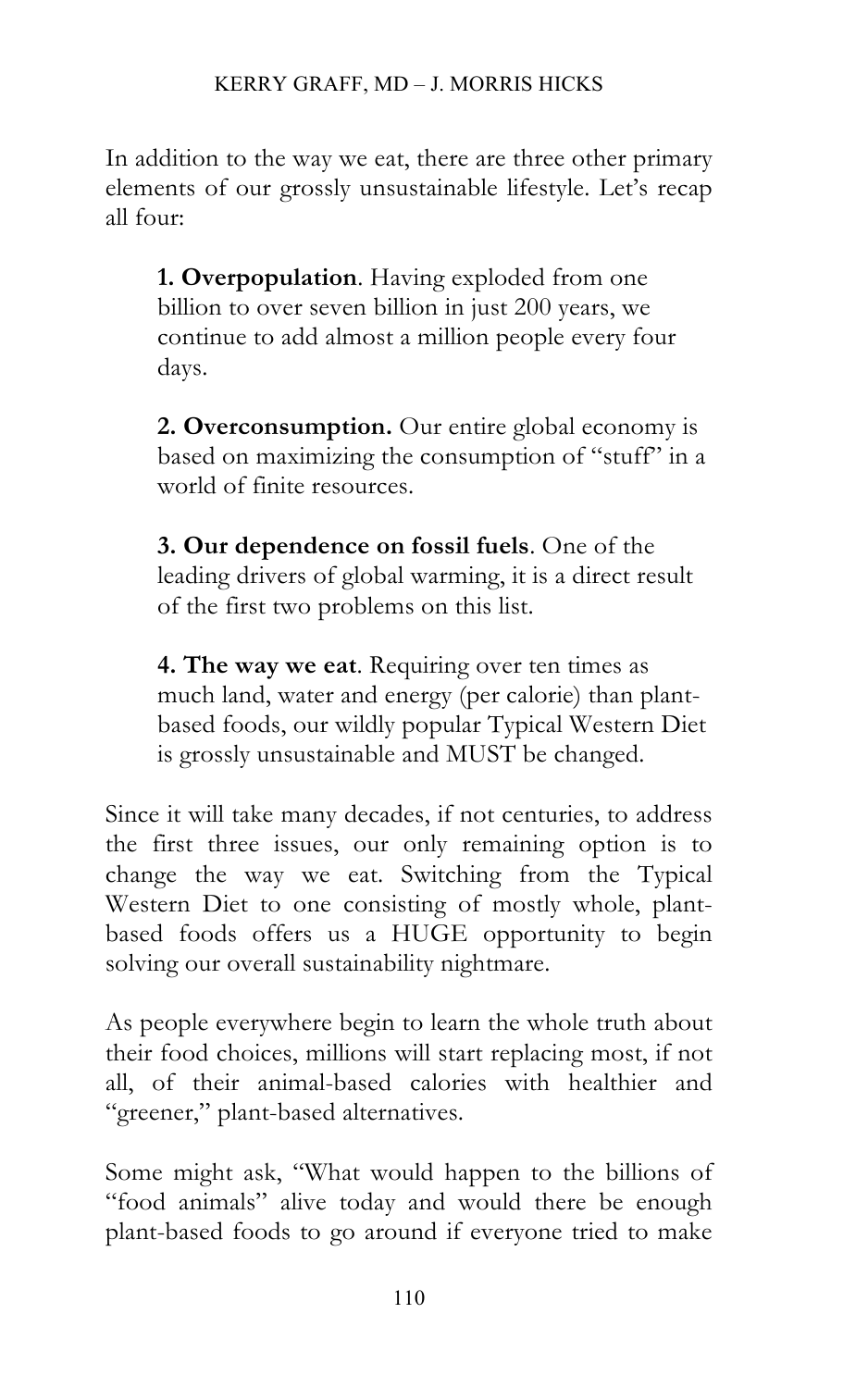## 4LEAF GUIDE TO VIBRANT HEALTH

the change too quickly?" The simple answer is that as demand drops for animal-based foods, there will be fewer animals produced each year. In the ensuing years, the entire population of "food animals" will continue to dwindle—as the era of the widespread suffering of billions of animals for our dinner plates gradually comes to an end.

What about having enough plant-based foods to go around if hundreds of millions of people tried to make the change too quickly? The short answer is that major behavior change never happens that rapidly for large populations. And, as a business man, I am totally confident that our free-market system will respond as quickly as necessary to meet the rapidly growing demand for more health promoting, world-changing, plant-based foods.

As we begin replacing most of our animal-based calories with whole, plant-based alternatives, many wonderful things will happen. As we become healthier and the cost of healthcare plummets, we'll also be taking the best possible action for our environment. Is it any surprise that Mother Nature designed it that way?

## **What else can YOU do?**

**Eat organically when you can**. Currently, non-organic farming uses huge amounts of pesticides, known to be harmful to humans as well as insects and weeds. Particularly concerning are genetically modified organisms (GMOs), which are designed to either generate their own pesticides within the plant or withstand massive external application of pesticide--not healthy for us or the planet. The safety data of GMOs is extremely limited, despite being a multi-billion dollar business.

Eating organically grown food significantly reduces the amount of pesticide you ingest, although it doesn't